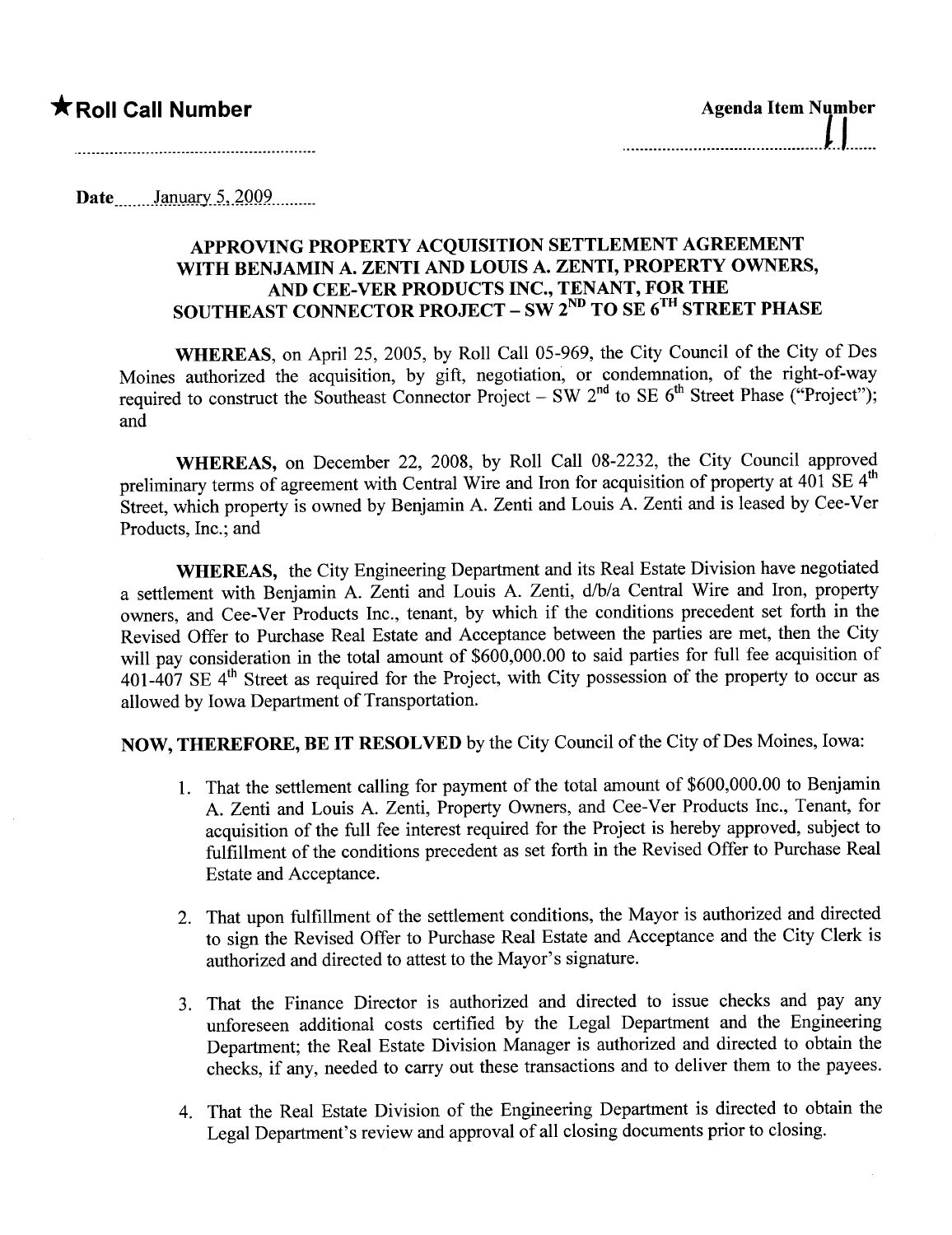## $\star$ Roll Call Number

| <b>Agenda Item Number</b> |  |  |  |  |
|---------------------------|--|--|--|--|
|                           |  |  |  |  |
|                           |  |  |  |  |

**Date** January 5, 2009

5. That the City Clerk is hereby authorized and directed to endorse upon the Warranty Deed, to be provided by the property owners at closing, approval and acceptance of this Council and is further authorized and directed to deliver said Easements to the Real Estate Division Manager, who shall proceed to closing in accordance with standard real estate practices.

Moved by to adopt.

(Council Communication No.  $O$ <sup>- 0</sup>/<sup>2</sup>)

APPROVED AS TO FORM:

 $Inank$ 

~Glenna K. Frank' Assistant City Attorney

| <b>COUNCIL ACTION</b> | <b>YEAS</b> | <b>NAYS</b> | <b>PASS</b> | <b>ABSENT</b>   | <b>CERTIFICATE</b>                                                                                   |
|-----------------------|-------------|-------------|-------------|-----------------|------------------------------------------------------------------------------------------------------|
| <b>COWNIE</b>         |             |             |             |                 |                                                                                                      |
| <b>COLEMAN</b>        |             |             |             |                 | I, DIANE RAUH, City Clerk of said City hereby                                                        |
| <b>KIERNAN</b>        |             |             |             |                 | certify that at a meeting of the City Council of<br>said City of Des Moines, held on the above date, |
| <b>HENSLEY</b>        |             |             |             |                 | among other proceedings the above was adopted.                                                       |
| <b>MAHAFFEY</b>       |             |             |             |                 |                                                                                                      |
| <b>MEYER</b>          |             |             |             |                 | IN WITNESS WHEREOF, I have hereunto set my<br>hand and affixed my seal the day and year first        |
| <b>VLASSIS</b>        |             |             |             |                 | above written.                                                                                       |
| <b>TOTAL</b>          |             |             |             |                 |                                                                                                      |
| <b>MOTION CARRIED</b> |             |             |             | <b>APPROVED</b> |                                                                                                      |
|                       |             |             |             | Mayor           | City Clerk                                                                                           |